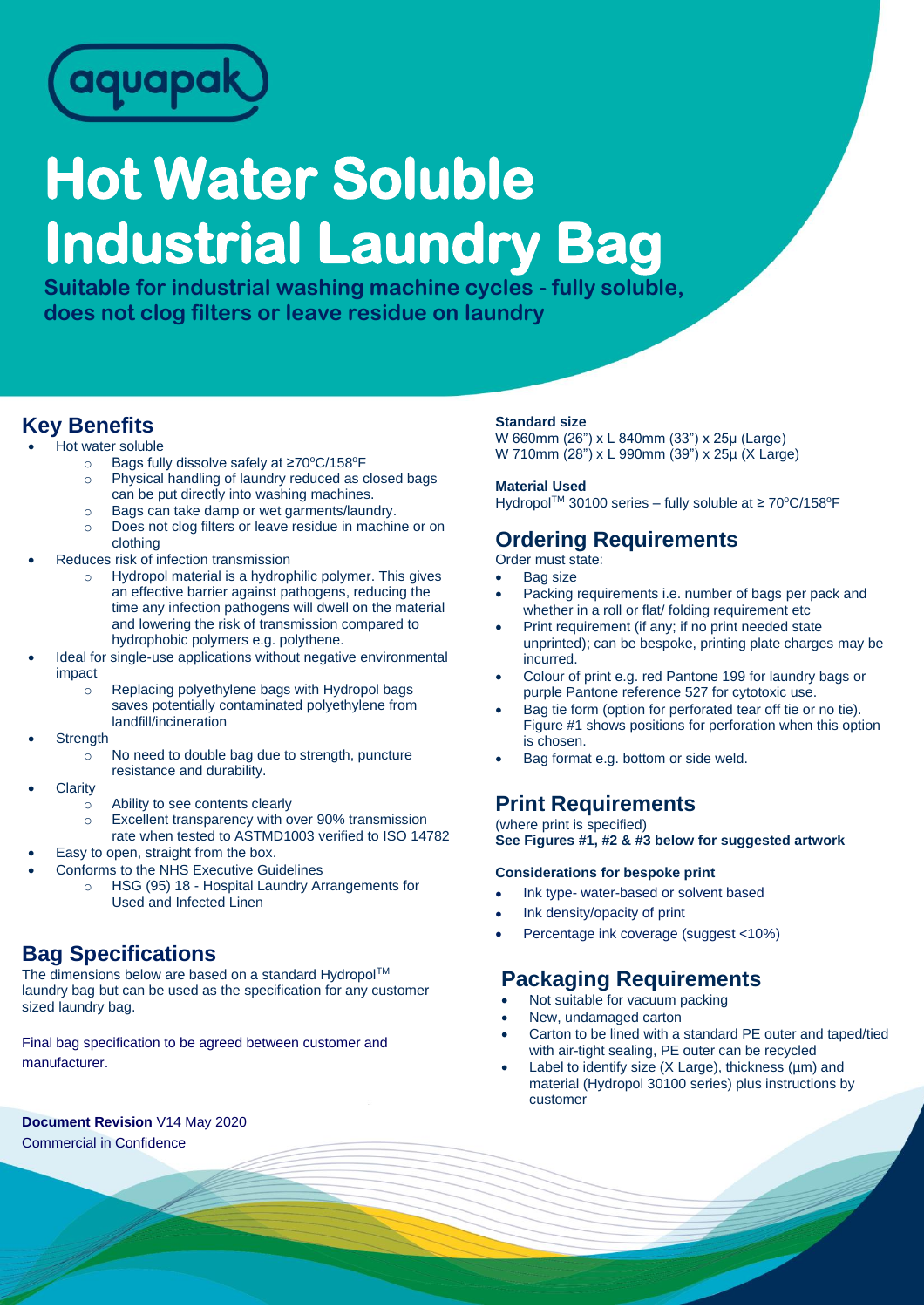

# **Bag Quality Requirements**

|                                    | <b>Standard</b>                                                                              | <b>UOM</b>                  | <b>Notes</b>                                                                   |
|------------------------------------|----------------------------------------------------------------------------------------------|-----------------------------|--------------------------------------------------------------------------------|
| Clarity $-$ light<br>transmittance | $>90\%$                                                                                      | $\frac{9}{6}$               | <b>ASTM D 1003</b>                                                             |
| <b>Width</b>                       | Tolerance +/-<br>5%                                                                          | mm/in                       |                                                                                |
| Gauge                              | Average<br>Tolerance +/-<br>10%<br>Spot<br>Tolerance +/-<br>20%                              | <b>um</b>                   |                                                                                |
| <b>Bag Length</b>                  | Tolerance +/-<br>2%                                                                          | mm/in                       | <b>Measurement from</b><br>top of bag to base<br>seal (not including<br>skirt) |
| Quality<br><b>Standards</b>        | To be agreed between customer and<br>manufacturer                                            |                             |                                                                                |
| Solubility                         | <b>APL SOP</b><br>test 4 film<br>solubility test                                             | Pass                        | Must dissolve fully<br>leaving no residue<br>to clog filters etc               |
| Ease of<br>Opening                 | APL SOP 17                                                                                   | Pass                        | Easy opening                                                                   |
| <b>Bottom</b> seal                 | <b>Bottom must</b><br>completely<br>sealed                                                   | <b>APL</b><br><b>SOP 18</b> |                                                                                |
| Tie strip<br>(if required)         | Tie must be<br>easily<br>removed<br>manually<br>without<br>damaging<br>either tie or<br>bag. | <b>Visual</b>               | Perforated tear-off<br>tie recommended                                         |



**Document Revision** V14 May 2020 Commercial in Confidence